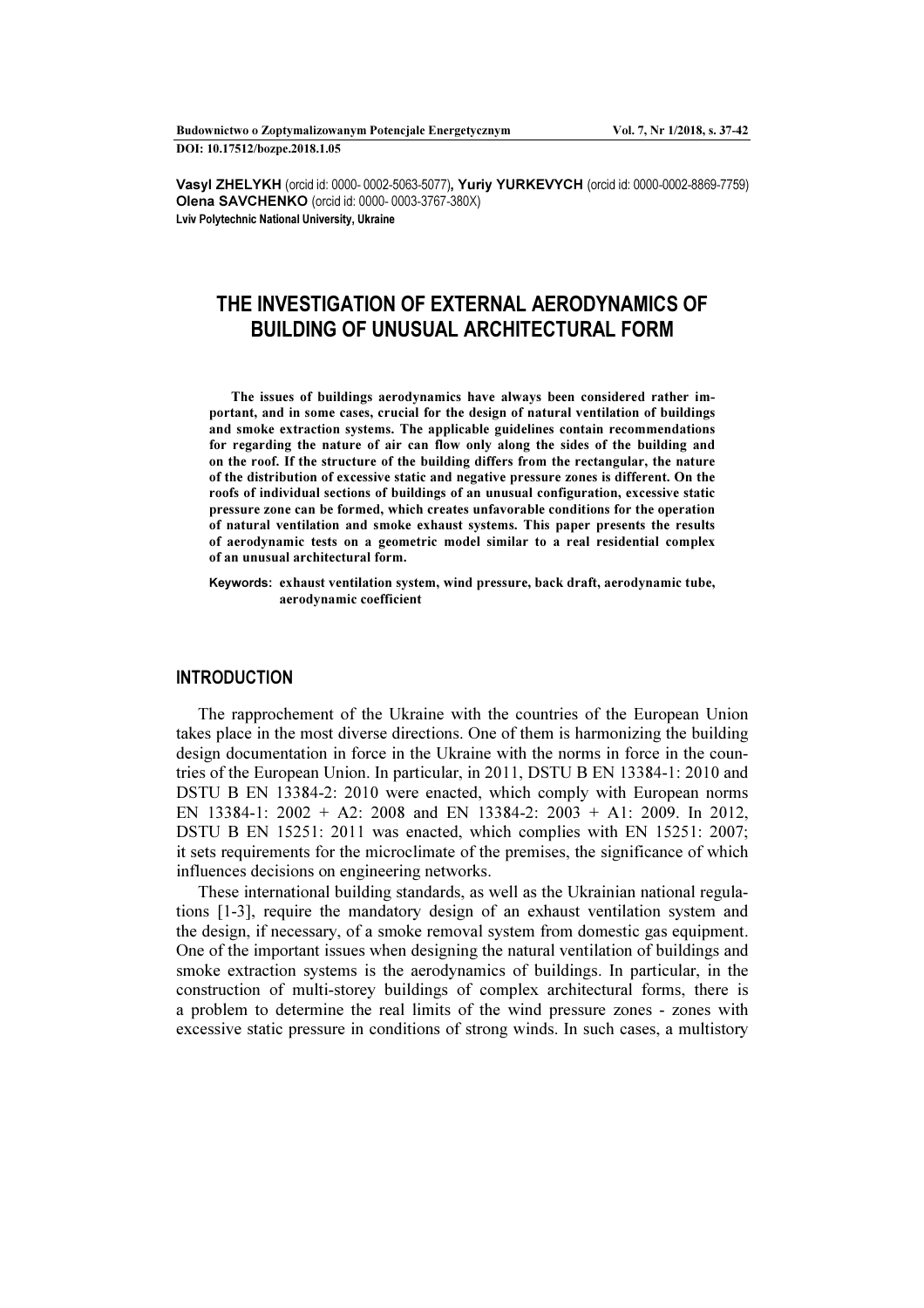building of an unusual configuration is the reason for the formation of dangerous meteorological conditions for the functioning of natural ventilation systems of lower residential sections. Existing regulatory documents regulate the allocation of the wind pressure zone to a separate building, taking into account the fact that the wind flow extends along the surface of the earth as along a solid impermeable boundary. In this case, the air can flow around the building only on the sides and over the roof. Under the influence of the wind flow in front of the building air is accumulated and a zone of high static pressure is formed, creating unfavorable conditions for the operation of natural ventilation systems. In conditions where the wind flow extends over buildings of unusual architectural forms, the conditions for the formation of wind pressure zones are different.

The aim of the study is to determine the aerodynamic coefficients on the roofs of residential sections of a building of an unusual architectural form.

# 1. ANALYSIS OF EXISTING RESEARCH

In accordance with construction standards, all residential buildings should be equipped with a natural ventilation system. Moreover, the inflow of air in the volume of a single-air exchange should be fed through the windows, and air removal should be carried out by individual vertical exhaust channels from the kitchen and sanitary facilities [1, 2]. In addition, in residential buildings with household gas appliances that require the removal of combustion products, each appliance should have a separate chimney [3].

The installation of airtight windows, insufficient height of the exhaust duct, and the construction of houses of different height can cause back draft in ventilation and smoke channels. The presence of back draft can contribute to the accumulation of combustible gases and their combustion products in the premises, lowering of the temperature of apartment ventilation unit surfaces below the dew point, the formation of condensation and the appearance of mold in individual sections of ventilation ducts, external walls and window slopes. Therefore, when selecting and planning a construction area, it is necessary to take into account the influence of aerodynamic parameters (velocity and direction of wind streams, turbulence zones, wind pressure, dilution zones, etc.) on the functioning of the natural inflow and exhaust ventilation system as well as the smoke exhaust system [1].

It is technically possible to determine the conditions forming back draft in real time on concrete construction objects under conditions of the functioning of currently existing ventilation systems. However, due to the low probability of the occurrence of corresponding wind conditions in all existing directions, this type of examination is expensive and uncertain over the duration of conducting the research. In addition, it should be borne in mind that each geographic space has its own probability of direction and duration of strong winds. The expertise of projected (unbuilt) construction objects by means of such an option is in principle not possible.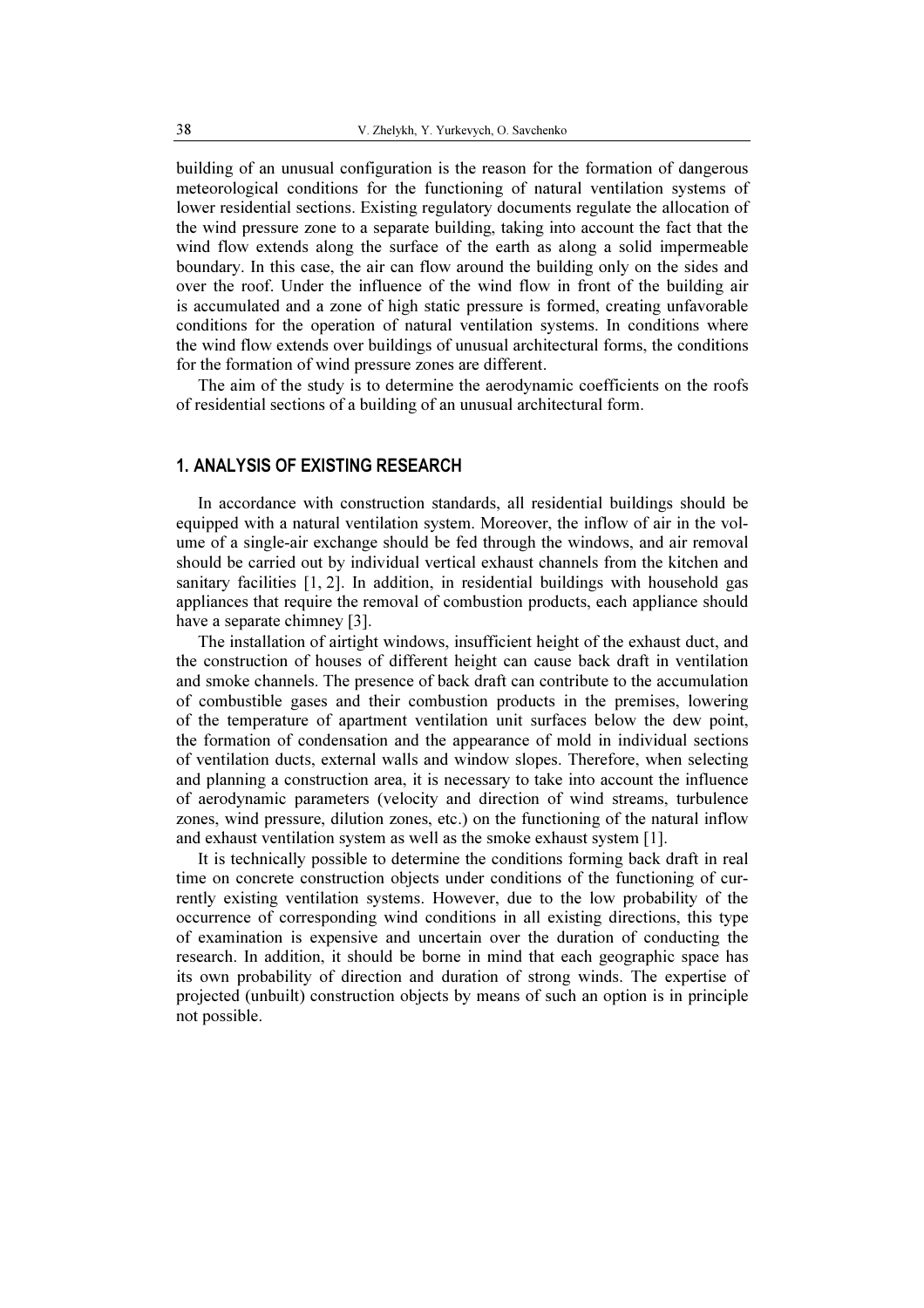The required information on the distribution of wind loads on buildings of an unusual configuration can be obtained using methods of physical (in aerodynamic tubes) or mathematical (computer) simulations.

At present, the most accurate method is to determine the wind pressure zone by means of mathematical modeling. The developed software ANSYS, Cosmos FloWorks and FlowVision allow one to create high resolution 3D models of static and dynamic pressures when wind interacts with the projected house [4-6].

Physical modeling of the wind load on the house can be done by investigating building models in an aerodynamic tube. Air flow with the given characteristics is formed in the working part of the pipe, where the model under investigation is placed. However, this simulation has certain disadvantages: the experimental data is difficult to generalize, given the different configuration of buildings and their location in the residential district.

In existing engineering techniques [7], the influence of changing the wind speed with height above ground level is taken into account by specifying the corresponding wind load factors. The main indicator used in calculating the wind load on the building and in determining the pressure at certain points of its outer surface is aerodynamic coefficient с. The aerodynamic coefficient shows the ratio of excess static pressure at one of the points on the outer surface of the building P to the dynamic wind pressure  $\frac{P}{2}$  $\frac{\rho \cdot v^2}{2}$ .

$$
\pm c = \frac{P}{\frac{\rho \cdot v^2}{2}}
$$
 (1)

Aerodynamic coefficients are usually determined experimentally in aerodynamic tubes on building models. The value and sign of the aerodynamic coefficient are influenced by the location of the point on the surface of the building, the shape of the building and the direction of the wind, the presence of closely spaced buildings and terrain. The value of the aerodynamic coefficient is also affected by the opening of windows in the building and the organization of cross ventilation.

#### 2. MAIN MATERIAL

In this paper, the influence of wind on the functioning of exhaust ventilation channels and chimneys was investigated for a residential complex constructed in Lviv. The investigated complex consists of 9 residential sections, in which sections 1, 7-8, and 9 have 15 floors, sections 2-3, 4, 5-6, have 9 floors. For the experimental investigation a geometric-like model of a residential complex was created, the study of which was carried out in an aerodynamic tube with an open working part in Lviv Polytechnic. In this case, the model of the building was located in the working area of the aerodynamic tube (Fig. 1), where, with the help of a specialized measurement system, all the necessary characteristics were identified to determine the aero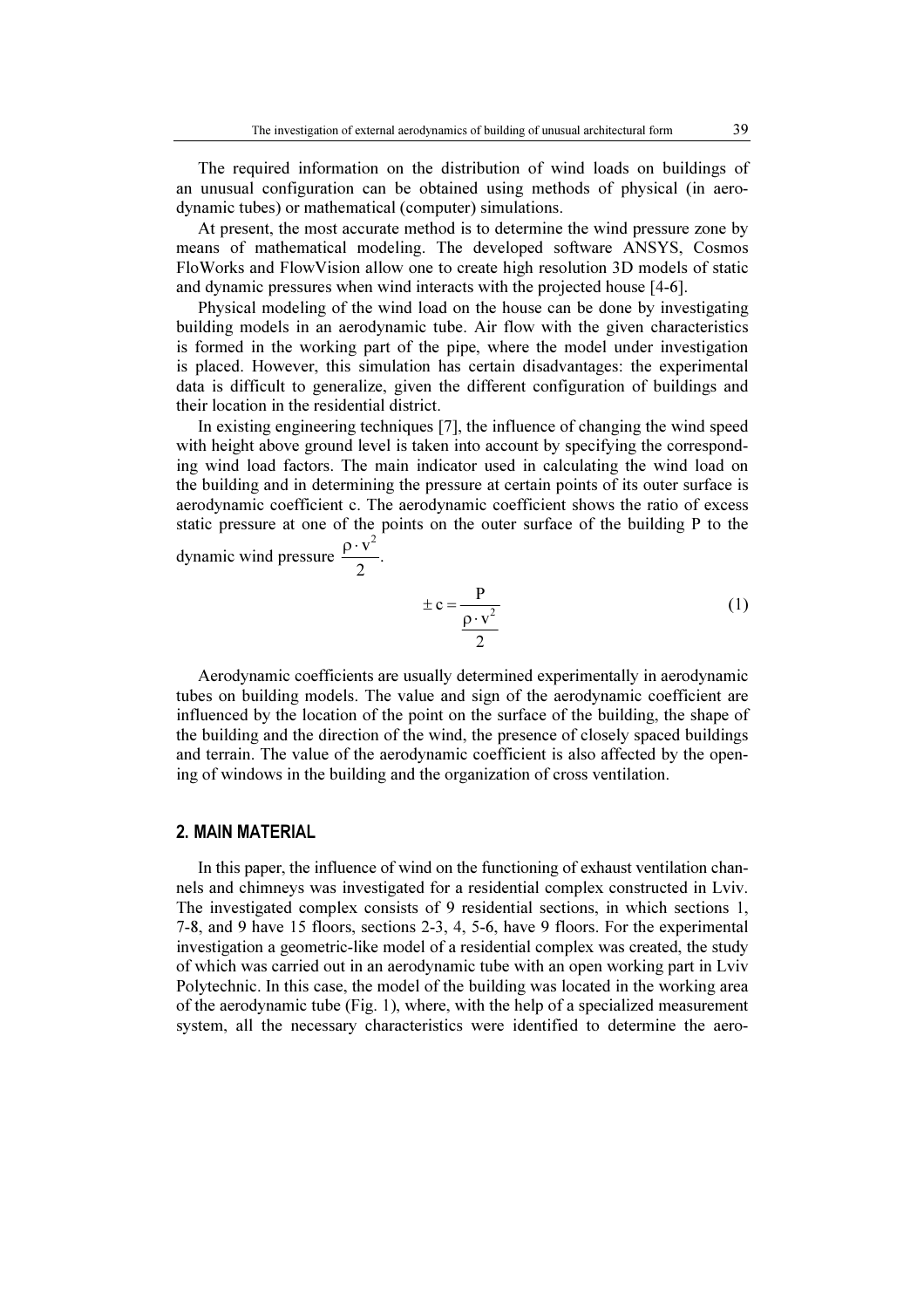dynamic coefficients on the roofs of the residential sections and the possibility of back draft in the natural ventilation systems of the specified complex.



Fig. 1. Diagram of experimental installation of residential complex model in aerodynamic tube: 1 - working part of aerodynamic tube, 2 - nozzle, 3 - alignment grid, 4 - fire chamber, 5 - diffuser, 6 - residential complex model, 7 - model substrate surface, 8 - selected static pressure points, 9 - flexible tubes, 10 - micromanometer

The research was carried out at different speeds and angles of attack of the wind air flow on the house model (Fig. 2).



Fig. 2. Angles of attack on residential complex model

As the experimental studies have shown, all the sections except Section 4 at certain angles of attack have a zone with excessive static pressure on the roof, which is characterized by positive values of the aerodynamic coefficient. Thus, at an angle of attack,  $\alpha = 45^{\circ}$ , a positive aerodynamic coefficient value was on the roof sections of Section 9, with  $\alpha = 135^\circ$  - Sections 1, 2-3, with  $\alpha = 270^\circ$  - Sections 2-3, with  $\alpha = 315^{\circ}$  - Sections 5-6, 7-8. Excess static pressure zones arise when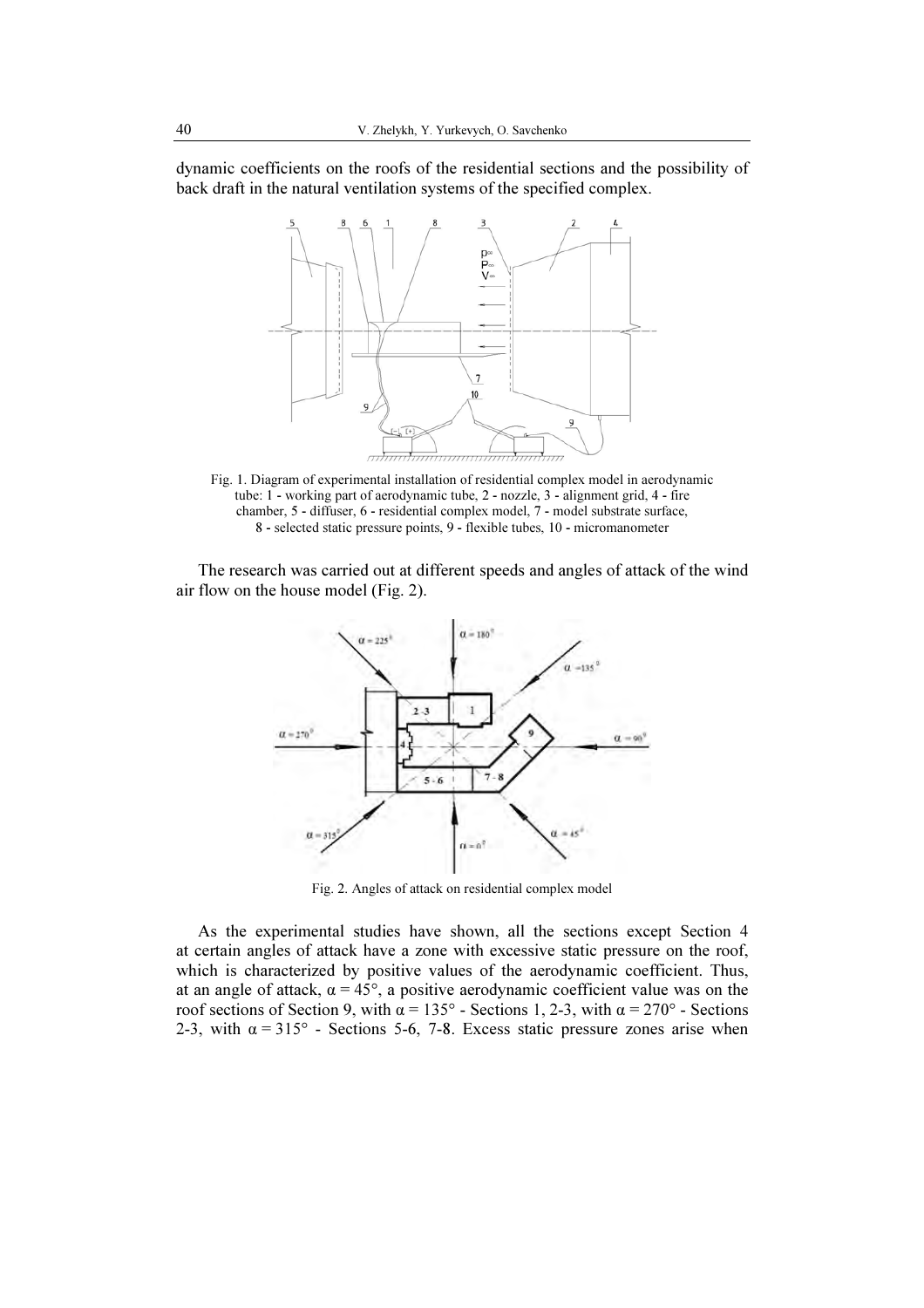the angle of attack relative to the facade of the relevant section of the residential complex is 45°. Since the studied complex has an unusual architectural form, this phenomenon is observed for virtually all sections, except Section 4.

In particular, in the work devoted to the study of aerodynamics of high-rise buildings [8], if the wind direction with the building facade is 45°, then there are strong wind streams along the windward edges of the roof (Fig. 3a). The high velocity of the air flow in these vortices leads to a rather significant negative pressure at the edges of the roof. On the other hand, there is a wind pressure zone over the rest of the roof surface.

In article [9] the picture of the flow around cube at the angle of attack of  $45^\circ$ is shown and it is shown that despite the general features of the flows, there are a number of differences. As can be seen from the visualized studies (Fig. 3b), on the upper face of the cube there are two cone-shaped vortices that rotate. The peaks of these vortices are directed toward the flow direction.



Fig. 3. Distribution of air flows that arise at a wind load directed at angle of 45°to building facade: a) scheme of air flows [8], b) results of soot-oil visualization [9]

From Figure 3 it is seen that when the wind direction relative to the facade of the house is 45°, there are strong vortical streams near the edges of the roof. The high velocities of air flow in these vortex flows cause a fairly strong formation of negative pressure around the edges of the roof, which in the case of a strong wind can be dangerous to the engineering equipment located in this part of roof.

## **CONCLUSIONS**

On the basis of experimental investigation of a residential complex model in an aerodynamic tube, the distribution of aerodynamic coefficients along the roof surface of residential sections was determined. Zones of excessive static and negative pressure are determined. As the results of the research have shown, all the sections, except Section 4, at certain angles of attack are in the wind pressure zone. In the zone of excessive static pressures with aerodynamic coefficients, which have values greater than zero, conditions unfavorable for the operation of natural